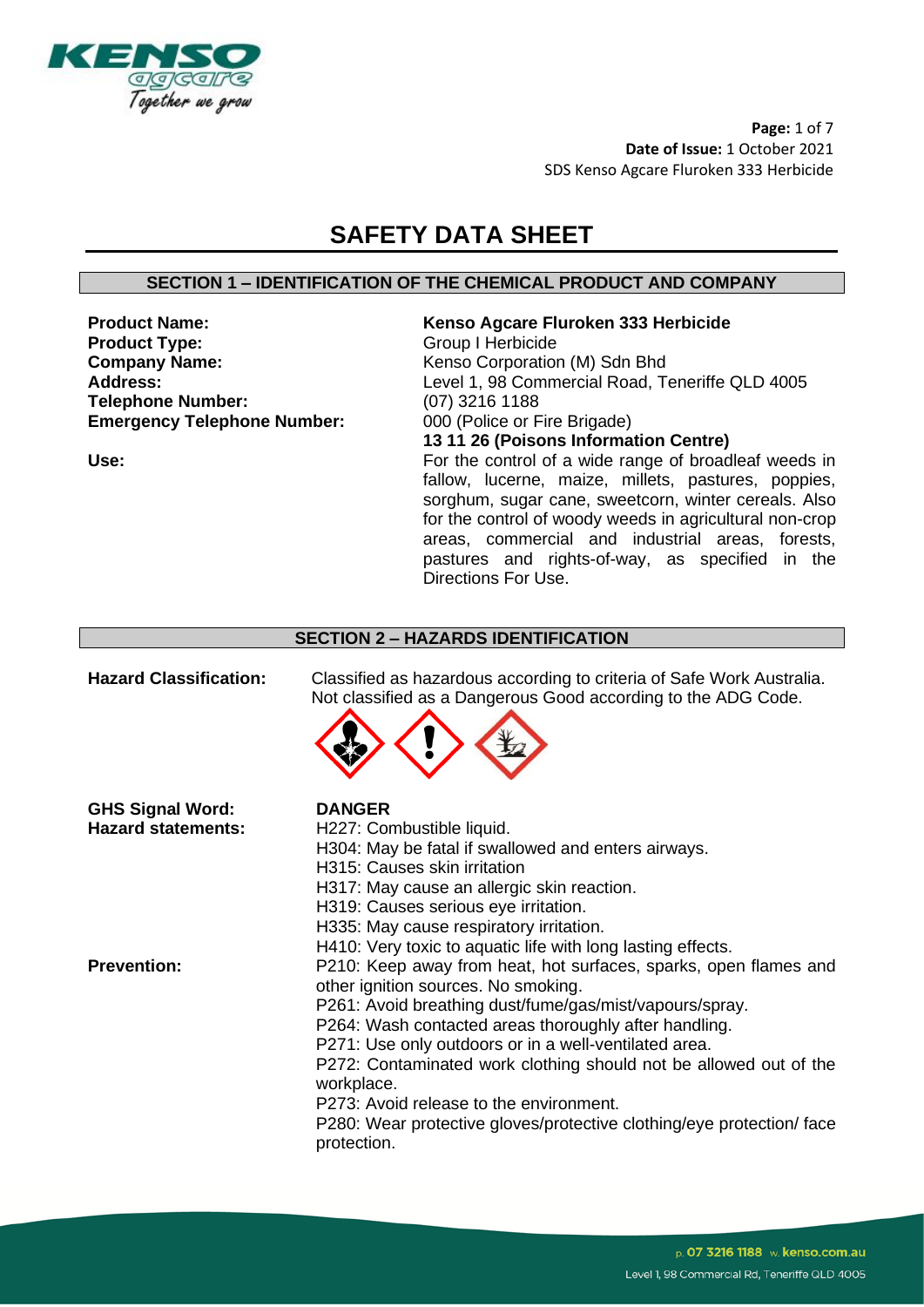

**Page:** 2 of 7 **Date of Issue:** 1 October 2021 SDS Kenso Agcare Fluroken 333 Herbicide

| <b>Response:</b>             | P301 + P310: IF SWALLOWED: Immediately call a POISON<br>CENTER/doctor/physician.<br>P302 + P352: IF ON SKIN: Wash with plenty of soap and water.<br>P304 + P340: IF INHALED: Remove person to fresh air and keep<br>comfortable for breathing.<br>P305 + P351 + P338: IF IN EYES: Rinse cautiously with water for<br>several minutes. Remove contact lenses, if present and easy to do.<br>Continue rinsing.<br>P312: Call a POISON CENTER/doctor/physician if you feel unwell.<br>P321: Specific treatment (see FIRST AID on this label).<br>P331: DO NOT induce vomiting.<br>P332 + P313: If skin irritation occurs: Get medical advice/attention.<br>P333 + P313: If skin irritation or rash occurs: Get medical advice/<br>attention.<br>P337 + P313: If eye irritation persists: Get medical advice/attention.<br>P362 + P364: Take off contaminated clothing and wash it before<br>reuse.<br>P370 + P378: In case of fire: Use water fog, foam, dry agent (carbon<br>dioxide, dry chemical powder) to extinction.<br>P391: Collect spillage. |
|------------------------------|----------------------------------------------------------------------------------------------------------------------------------------------------------------------------------------------------------------------------------------------------------------------------------------------------------------------------------------------------------------------------------------------------------------------------------------------------------------------------------------------------------------------------------------------------------------------------------------------------------------------------------------------------------------------------------------------------------------------------------------------------------------------------------------------------------------------------------------------------------------------------------------------------------------------------------------------------------------------------------------------------------------------------------------------------|
| Storage:                     | P403 + P233: Store in a well-ventilated place. Keep container tightly<br>closed.<br>P403: Store in a well-ventilated place.<br>P405: Store locked up.                                                                                                                                                                                                                                                                                                                                                                                                                                                                                                                                                                                                                                                                                                                                                                                                                                                                                              |
| Disposal:                    | P501: Dispose of contents/container as specified on the registered<br>label.                                                                                                                                                                                                                                                                                                                                                                                                                                                                                                                                                                                                                                                                                                                                                                                                                                                                                                                                                                       |
| <b>SUSMP Classification:</b> | S <sub>5</sub>                                                                                                                                                                                                                                                                                                                                                                                                                                                                                                                                                                                                                                                                                                                                                                                                                                                                                                                                                                                                                                     |
| <b>ADG Classification:</b>   | N/A                                                                                                                                                                                                                                                                                                                                                                                                                                                                                                                                                                                                                                                                                                                                                                                                                                                                                                                                                                                                                                                |
| <b>UN Number:</b>            | N/A                                                                                                                                                                                                                                                                                                                                                                                                                                                                                                                                                                                                                                                                                                                                                                                                                                                                                                                                                                                                                                                |

## **Emergency Overview**

**Physical Description & colour**: Brown to dark brown liquid. **Odour:** Aromatic solvent odour. **Potential Health Effects:** May irritate eyes and skin. May cause allergic disorders.

# **SECTION 3 – COMPOSITION/INFORMATION ON INGREDIENTS**

| <b>Ingredients</b>                          | <b>CAS number</b> | <b>Proportion</b> |
|---------------------------------------------|-------------------|-------------------|
| Fluroxypyr (present as methyl heptyl ester) | 81406-37-3        | 33.3%             |
| Inert ingredients                           | secret            | $<$ 20%           |
| Liquid hydrocarbon                          | 64742-94-5        | to 100%           |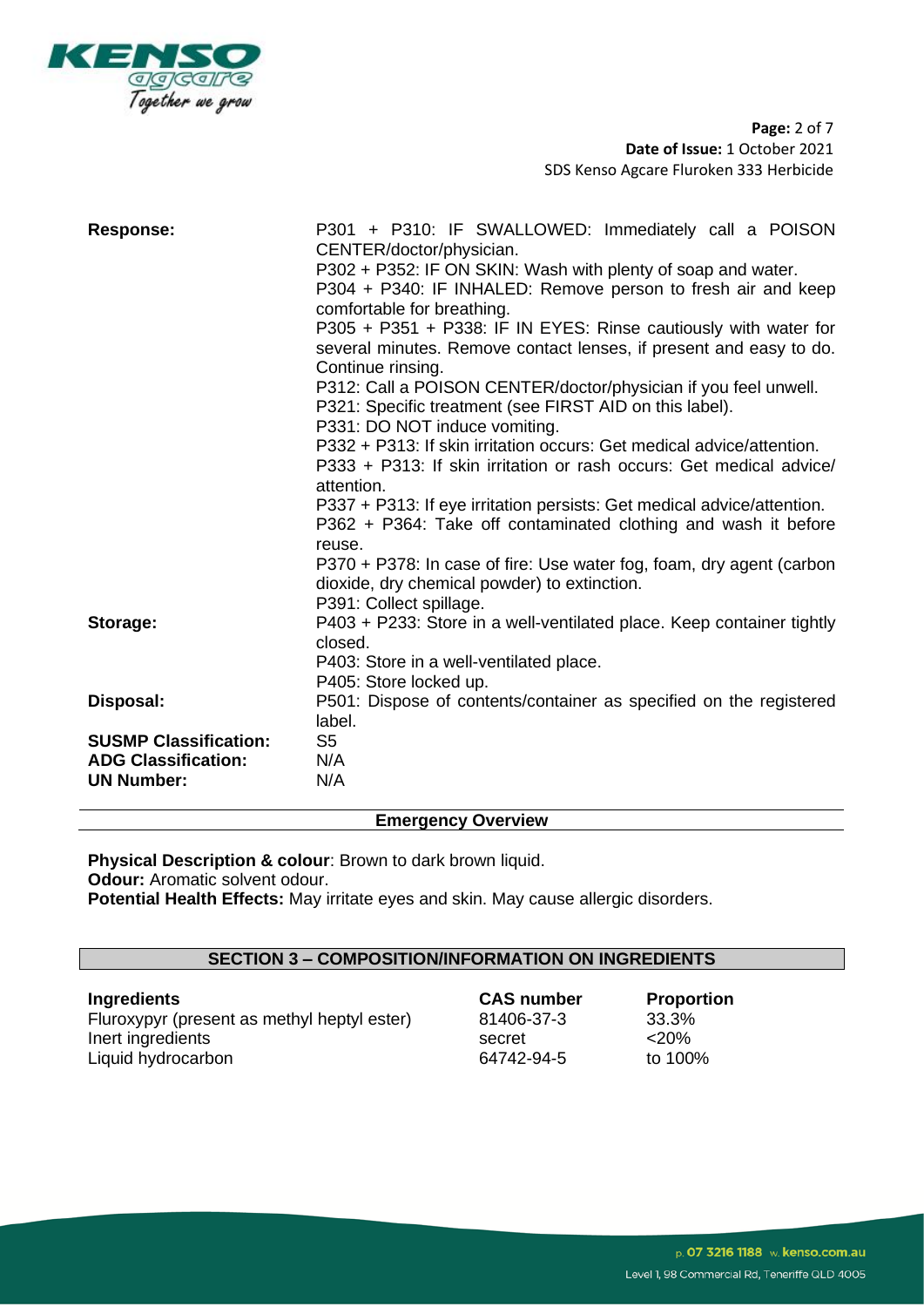

**Page:** 3 of 7 **Date of Issue:** 1 October 2021 SDS Kenso Agcare Fluroken 333 Herbicide

### **SECTION 4 – FIRST AID MEASURES**

| Inhalation:          | If affected, remove to fresh air until recovered. See a doctor if discomfort or |
|----------------------|---------------------------------------------------------------------------------|
|                      | irritation continues.                                                           |
| <b>Skin contact:</b> | If on skin, remove contaminated clothing, wash skin with plenty of soap and     |
|                      | water. See a doctor if any signs or symptoms described in this document occur.  |
| Eye contact:         | If in eyes, flush eyes immediately with plenty of fresh water for at least 15   |
|                      | minutes while holding the eyelids open.                                         |
| Ingestion:           | If swallowed, DO NOT induce vomiting. Give a glass of water. Seek medical       |
|                      | advice immediately.                                                             |

#### **Advice to Doctor:**

This product contains petroleum solvents. If lavage is performed, endotracheal or oesophagioscopic control is advisable.

# **SECTION 5 – FIRE FIGHTING MEASURES**

#### **Specific Hazard**

Product is a combustible liquid, (C1)

#### **Fire fighting equipment**

Use positive-pressure, self-contained breathing apparatus and full protective equipment.

#### **Extinguishing Media**

Foam, carbon dioxide or dry chemical.

#### **Special Fire Fighting Procedures**

When fighting fires involving significant quantities of this product, wear safety boots, nonflammable overalls, gloves, hat, goggles and self-contained breathing apparatus. All skin areas should be covered. Ensure that no spillage enters drains or water courses.

#### **Unusual Fire & Explosion Hazards**

There is a moderate risk of an explosion from this product if it is involved in a fire. Fire decomposition products from this product may form toxic and corrosive mixtures in confined spaces.

#### **SECTION 6 – ACCIDENTAL RELEASE MEASURES**

#### **Spills**

- **Small spill:** Apply absorbent material such as earth, sand or clay granules or cat litter to the spill. Sweep up material for disposal when absorption is complete and contain in a refuse vessel for Disposal (See Disposal). If necessary, wash the spill area with an alkali detergent and water and absorb as above the wash liquid for disposal.
- Large spill: Place leaking containers into salvage drums. Apply absorbent material such as earth, sand or cat litter to the spill area. Form a barricade around spill and in front of drains or waterways in spill vicinity, using earth or other available material. Sweep up material and contain in a refuse vessel for disposal (see Disposal).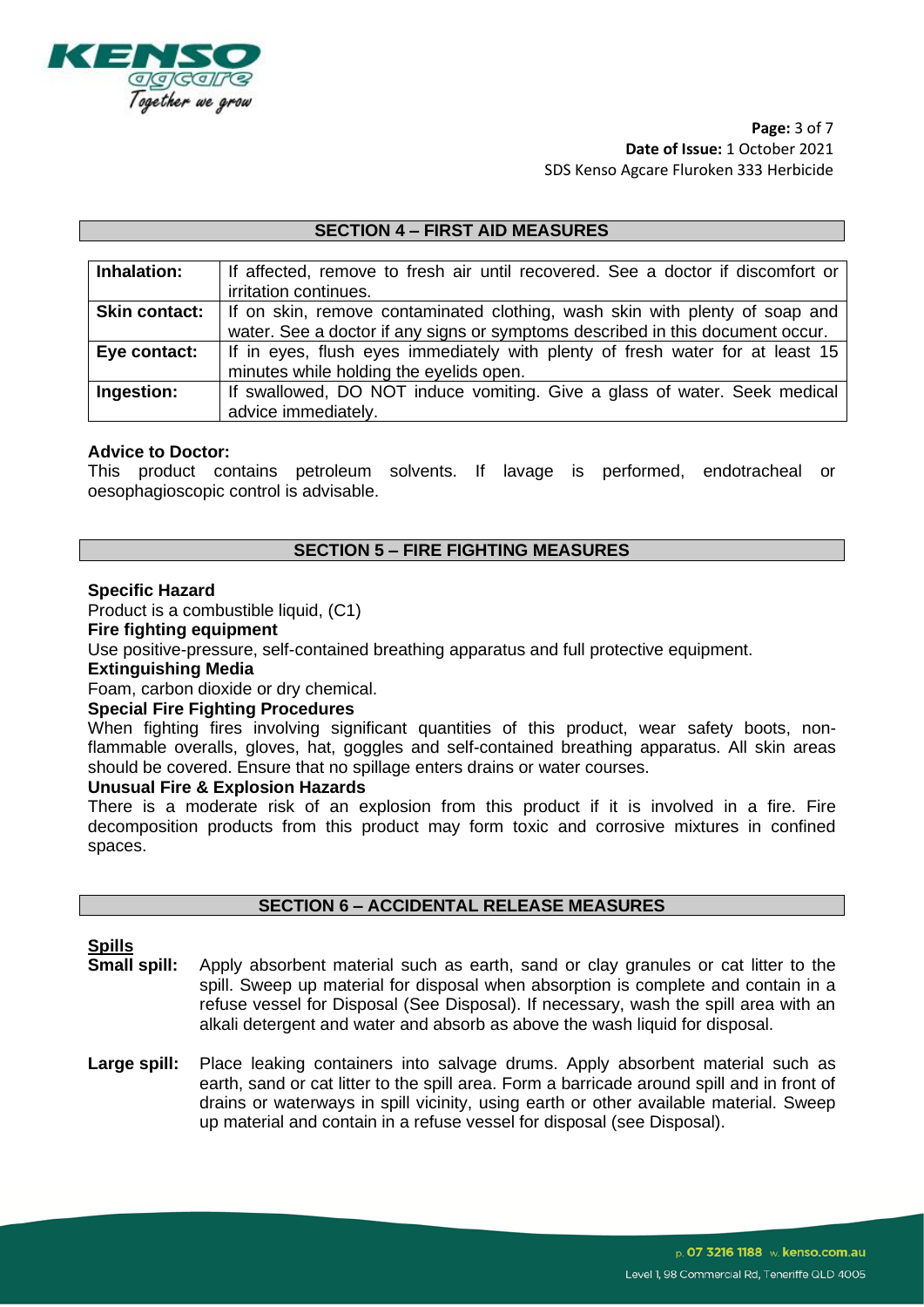

**Page:** 4 of 7 **Date of Issue:** 1 October 2021 SDS Kenso Agcare Fluroken 333 Herbicide

### **Disposal**

Triple rinse or preferably pressure rinse containers before disposal. Add rinsings to spray tank. Do not dispose of undiluted chemicals on site. If recycling container, replace cap and return clean containers to recycler or designated collection point. If not recycling break, crush, or puncture and bury empty containers in a local authority landfill. If no landfill is available, bury the containers below 500mm in a disposal pit specifically marked and set up for this purpose clear of waterways, desirable vegetation and tree roots. Empty containers and product should not be burnt.

# **SECTION 7 – HANDLING AND STORAGE**

#### **Handling**

When handling this product, do not eat, drink or smoke.

When mixing this product always wear a PVC or rubber apron, elbow length PVC gloves, face shield or goggles and overalls buttoned at the wrist and neck.

When spraying this product, wear a face shield or goggles

After each day's use, wash gloves, face shield or goggles and overalls.

If product gets on skin, immediately wash area with soap and water.

#### **Storage**

Store in the closed, original container in a well-ventilated area as cool as possible out of direct sunlight. Keep from contact with fertilisers and seeds.

#### **SECTION 8 – EXPOSURE CONTROLS AND PERSONAL PROTECTION**

#### **Exposure Standards**

A time weighed average (TWA) concentration for an 8 hour day, and 5 day week has not been established by The National Occupational Health & Safety Commission for any of the major ingredients in this product. There is a blanket limit of  $10\,\text{mg/m}^3$  for dusts or mists when limits have not otherwise been established. The nature of this product makes it unlikely that this level will be approached in normal use. The ADI (Acceptable Daily Intake) for Fluroxypyr is set at 0.2mg/kg/day. The corresponding NOAEL (No-observable-adverse-effect-level) is set at 20mg/kg/day. *\*Data adopted from Australia ADI List, March 2021.*

### **Engineering Control**

In industrial situations, concentration values below the TWA value should be maintained. Values may be reduced by process modification, use of local exhaust ventilation, capturing substances at the source, or other methods. If you believe air borne concentrations of mists, dusts or vapours are high; you are advised to modify the process or environment to reduce the problem.

# **Personal Protection**

Avoid contact with eyes and skin. When opening the container, preparing the spray and using the prepared spray, wear cotton overalls buttoned to the neck and wrist and a washable hat, elbowlength PVC gloves, a face shield or goggles. Wash hands after use and wash face before eating, drinking or smoking. After each day, wash glove, face shield or goggles and contaminated clothing.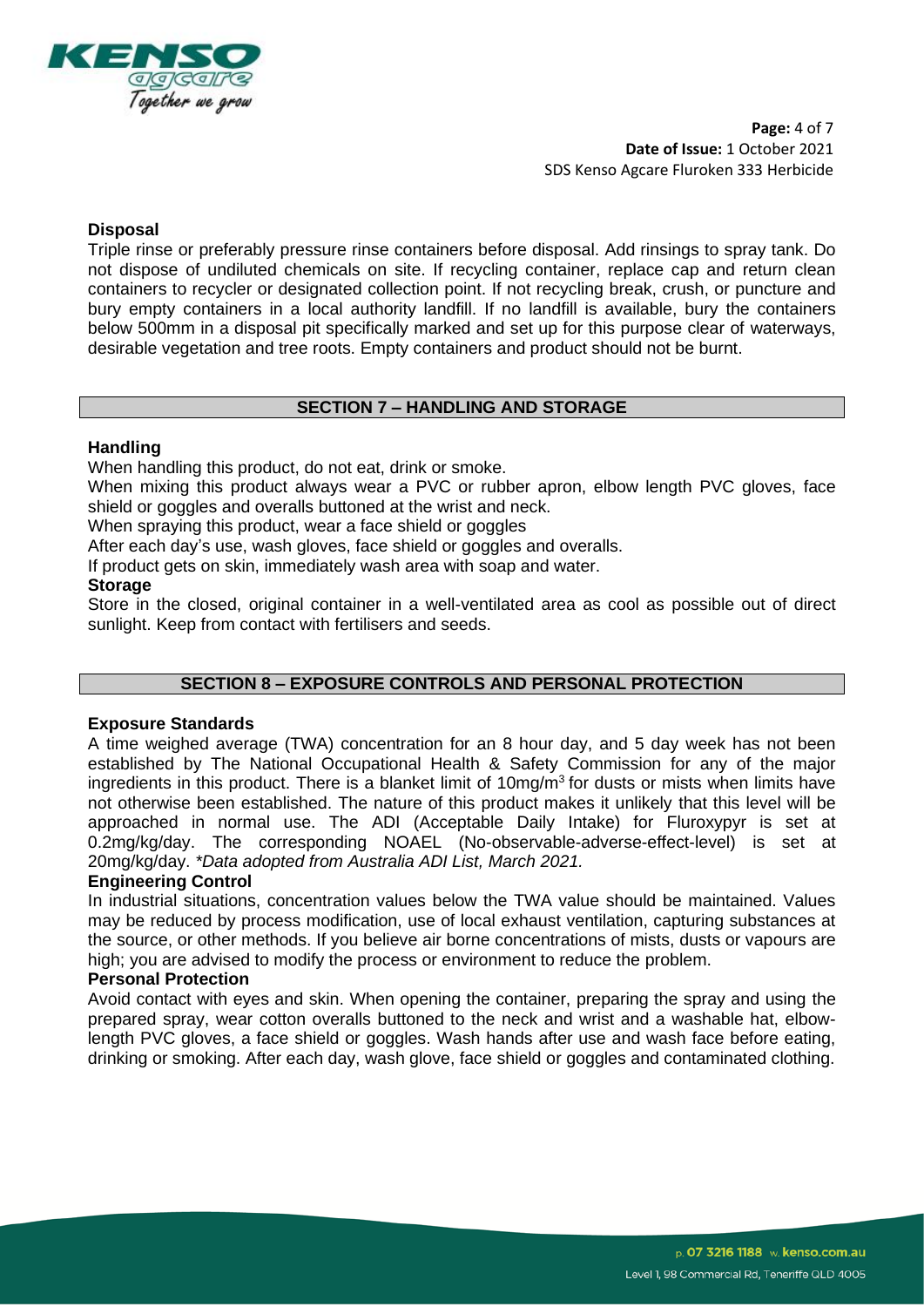

**Page:** 5 of 7 **Date of Issue:** 1 October 2021 SDS Kenso Agcare Fluroken 333 Herbicide

#### **SECTION 9 – PHYSICAL AND CHEMICAL PROPERTIES**

**Form:** Liquid **Boiling Point (°C):** N/A **Flashpoint:** 67 °C (PMCC) **Corrosiveness:** Not corrosive **Solubility:** Emulsify in water

**Colour:** Brown to dark brown colour **Odour:** Aromatic solvent odour **Flammability:** Combustible Liquid, (C1) **Specific Gravity:** 1.060 g/mL at 20 <sup>o</sup>C **Vapour Pressure:** 135x10<sup>-3</sup> mPa at 20 <sup>o</sup>C (Fluroxypyr methylheptyl ester)

# **SECTION 10 – STABILITY AND REACTIVITY**

**Chemical Stability**  Stable under normal conditions. **Hazardous Decomposition Products**  In fire noxious/irritating gases may be formed including oxides of carbon, oxides of nitrogen, hydrogen chloride and hydrogen fluoride. **Hazardous Polymerization** Not known to occur.

# **SECTION 11 – TOXICOLOGICAL INFORMATION**

**Acute Toxicity – Oral**   $LD_{50}$  (rat) >5,000 mg/kg **Acute Toxicity – Dermal**  $LD_{50}$  (rabbit) >5,000 mg/kg **Acute Toxicity – Inhalation**  $LC_{50}$  (rat) (4hr) > 5.5 mg/l

# **Potential Health Effects**

# **Health Effects**

*Acute:*

**Inhalation:** The acute inhalation toxicity is low. Prolonged exposure to the solvent vapour from the concentrate may cause eye and respiratory irritation, headache, dizziness and narcotic effects.

**Skin contact:** The acute LD<sub>50</sub> (rabbit) is above 2000mg/kg (low toxicity).

**Eye contact:** May cause temporary, moderate eye irritation.

**Ingestion:** The oral LD<sub>50</sub> (rat) is above 5000mg/kg (low toxicity).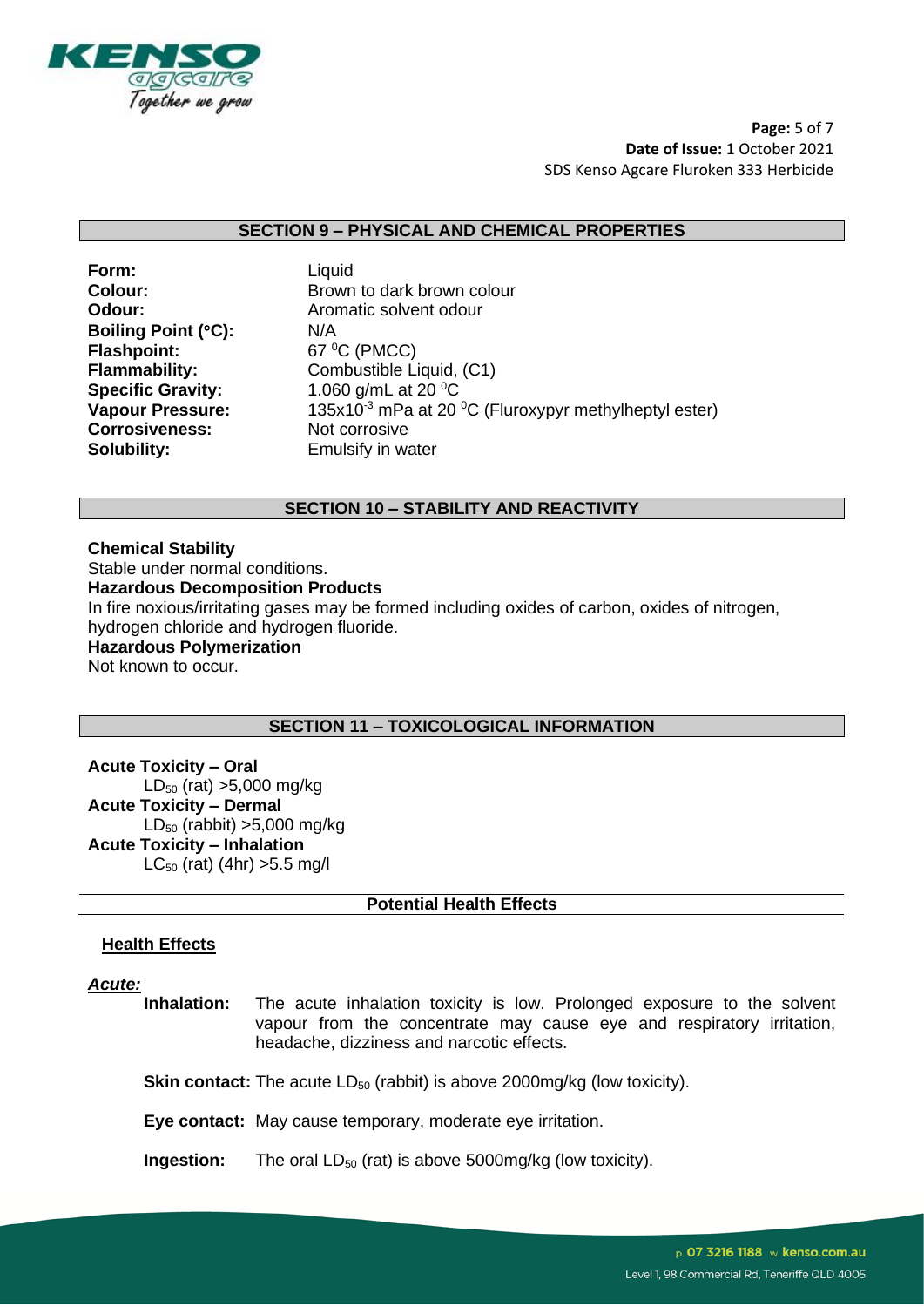

**Page:** 6 of 7 **Date of Issue:** 1 October 2021 SDS Kenso Agcare Fluroken 333 Herbicide

# *Chronic:*

Rats and mice administered the active ingredient showed no increase in tumours over control groups. Studies on rats and rabbits showed Fluroxypyr does not increase birth defects or interfere with reproduction, nor cause genetic changes. Fluroxypyr does not accumulate in the body. The ingredients are not listed as carcinogenic in NOHSC's document "Exposure Standards for Atmospheric Contaminants in the Occupational Environment" (May 1995).

### **Systemic (Other Target Organ) Effects**

Fluroxypyr did not cause birth defects in laboratory animals. Has been toxic to the foetus in laboratory at doses toxic to the mother.

#### **Reproductive Effects**

Fluroxypyr, in animal studies, did not interfere with reproduction.

#### **Mutagenicity**

For the active ingredient, in-vitro and animal genetic toxicity were negative.

### **SECTION 12 – ECOLOGICAL INFORMATION**

#### **Ecotoxicity Data**

Fluroxypyr methyl heptyl ester has low toxicity to birds, honey bees and earth worms, and moderate toxicity to fish and aquatic organisms. Fluroxypyr methyl heptyl ester is rapidly degraded to Fluroxypyr acid which has low toxicity to fish, birds, honey bees, livestock and aquatic organisms. Fluroxypyr will not bio-accumulate in animal systems.

# **Environmental Fate**

Fluroxypyr methyl heptyl ester is almost completely degraded to Fluroxypyr acid within one week in soil and water. Fluroxypyr acid is primarily degraded by microbial action. It has a half-life of about 3 to 6 days in soil under aerobic conditions depending on soil type and climatic conditions. In sterile water, Fluroxypyr acid has a half-life of 185 to 265 days depending on the pH. Fluroxypyr is not expected to move into ground water. Residues typically remain in the top 10 centimetres of a soil profile. If used according to the label directions, Fluroken 333 Herbicide will not be harmful to the environment.

#### **SECTION 13 – DISPOSAL CONSIDERATIONS**

**Disposal:** Instructions concerning the disposal of this product and its containers are given on the product label. These should be carefully followed.

# **SECTION 14 – TRANSPORT INFORMATION**

**UN Number (Sea Transport):** 3082 **IMO Class/Packing Group:** Class 9; Packing Group III **IMO Marine Pollutant:** Marine Pollutant

**Storage and Transport Considered non dangerous for road and rail transport (in** packaging) by the Australian Code for the Transport of Dangerous Goods by Road and Rail. Ref: ADG7; SP No. AU01.